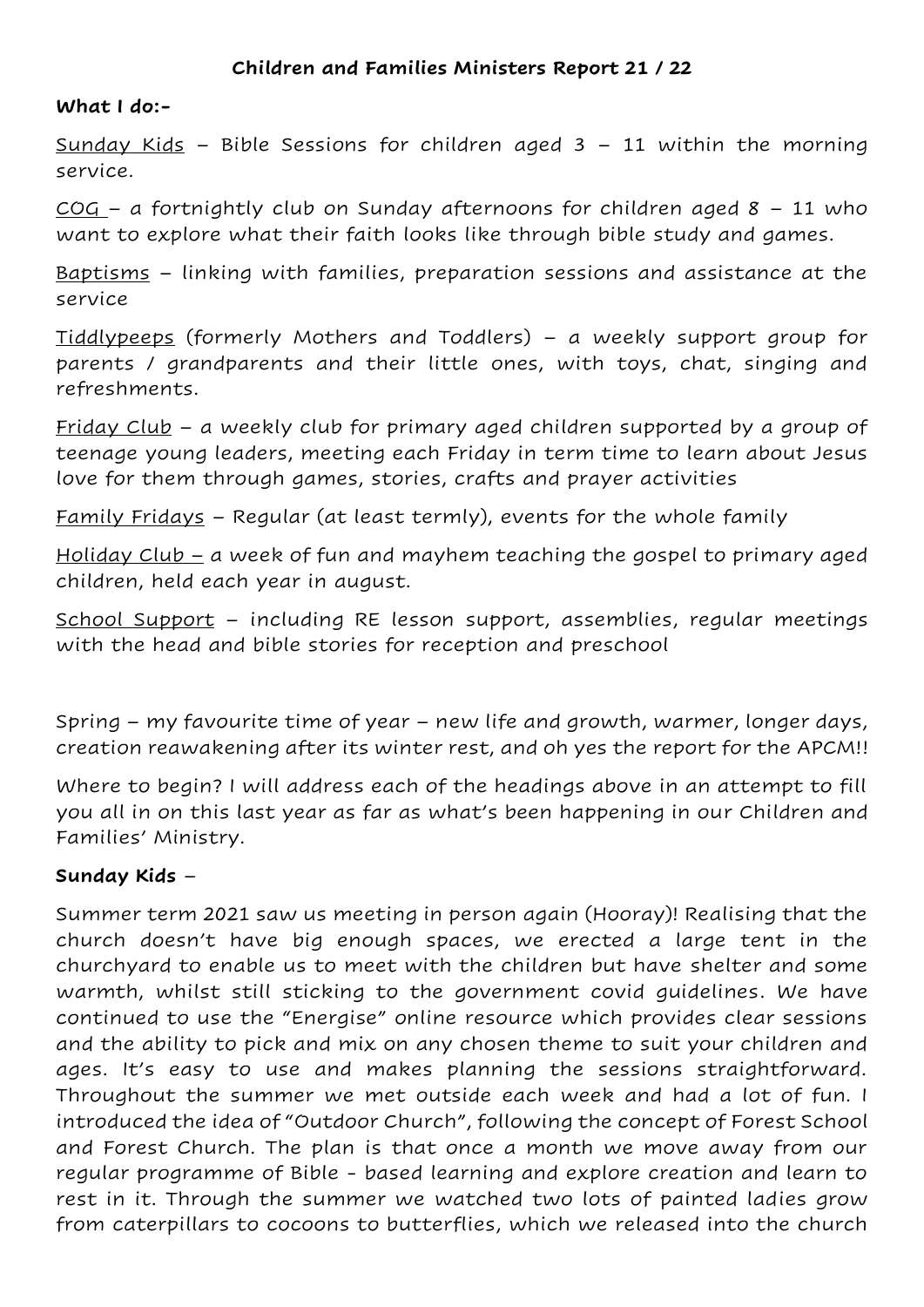yard. We've explored the churchyard and walked to the arboretum. In early autumn we created altars from things around the churchyard following thinking about Old Testament characters who erected altars to God after different encounters with him. One session in late autumn we collected greenery and other natural treasure ready to make Advent Candle decorations. In early spring we painted sensory boxes (yet to be filled). A huge thanks to Joe Cram who put them together for us. Then in February we made birdboxes and a few families came and helped put them up one sunny Saturday morning, all around the churchyard. We are looking forward to seeing if they will be used this year!

My thanks to Vicky and Catherine for planning and leading with me and to the many other parents who have volunteered to help out on a regular basis.

**COG –** As with Sunday Kids we used the tent and churchyard for our sessions through the summer. Phoebe and Ava left us at the end of the summer, as they moved on from year 6, but over the year we have gained several children so numbers are good. We regularly have 8 children meeting to explore the Bible and faith in fun and creative ways. Our main goal of the past year has been trying to learn the books of the bible and their order within it. We have achieved this mainly through learning two fun songs. I think the highlight of the year for COG was leading the All-Age service in February. The children worked hard planning and preparing and nearly all of them took part in one way or another. It was a good service and everyone learnt a lot about leading services and worship.

Thank you to Julia for leading with me, and to the Weldons for offering their sitting room as a meeting place.

**Baptisms** – We've had lots of them! With the lifting of covid restrictions, families have been keen to have their baptisms which had to be put on hold for nearly 18 months, so through the autumn and spring we have had a flurry of baptism and dedication services. Our policy for the last 8 years, has been that baptisms are held within the All-Age Service on first of the month. In September this service moved to the Marcham Centre, and we discovered that most families really want hold their baptism service in the church building. This has meant that we have had to move baptisms to within our other services. Through the autumn and spring, we have experimented with all of the services and have found that some work much better than others. I think that we need to review our policy and think how we can best serve the families who come to us, most of whom are not part of the regular church family. Baptism is a huge opportunity to witness to the wider community.

**Tiddlypeeps** – Tiddlypeeps continues to thrive under the leadership of the amazing Lucy Stevens. We have a good team of volunteers who come each week to set up, make the drinks, serve snacks and chat with Mums, Dads, grandparents, and other carers who bring little ones. It is a lovely group with a very special feel, so well-done Lucy for creating such a warm and friendly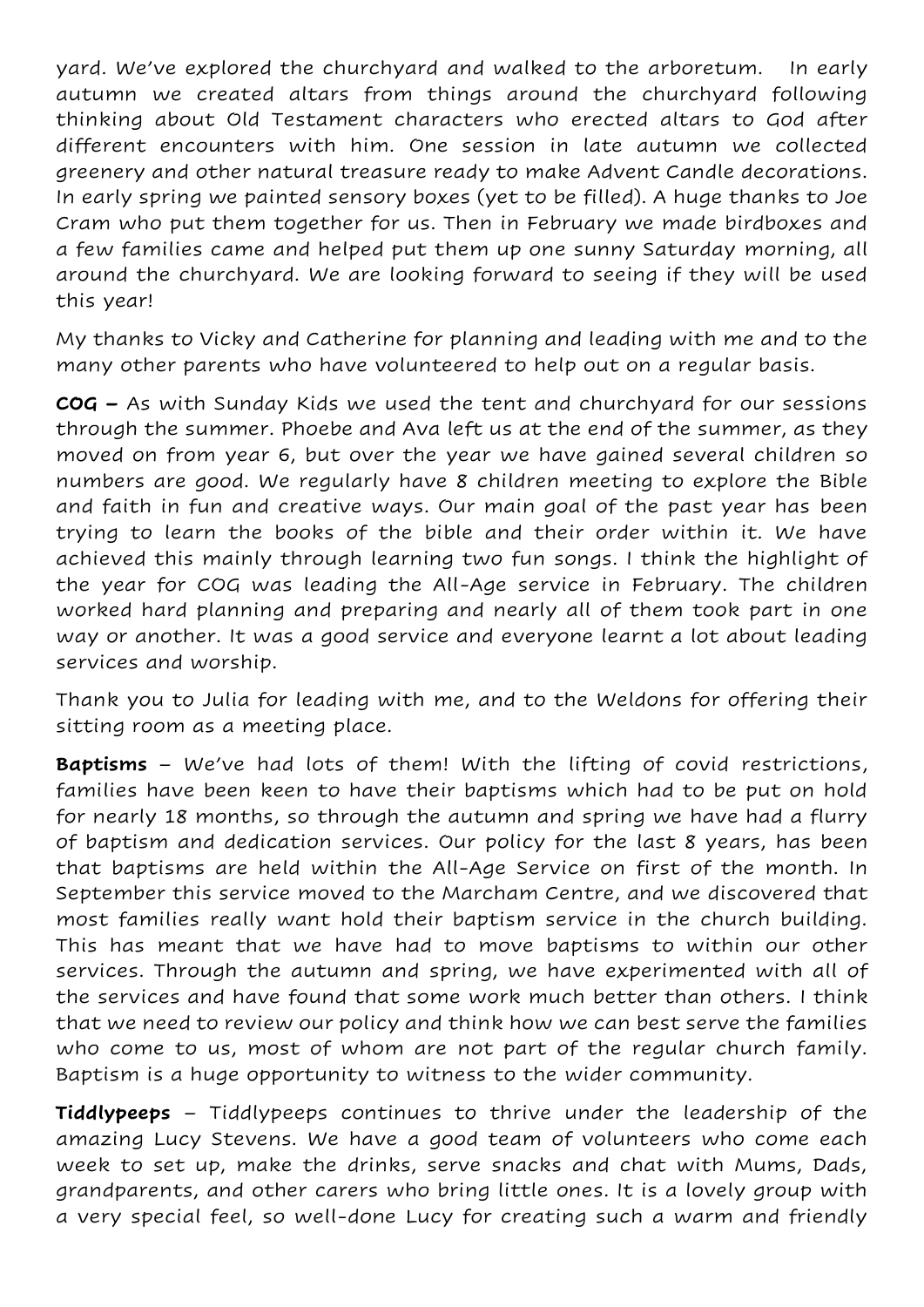atmosphere! Most families are from Marcham but we do have some coming from further afield.

**Friday Club –** We restarted Friday Club in the summer term last year with a regular group of about 25 children. We met in the church yard and kept the children outside as much as possible. In September we moved to Marcham Centre and our numbers quickly increased, so that we regularly have between 48 and 53 children each week. Its crazy, but such an incredible opportunity and privilege to be able to teach these children about the love of Jesus every Friday. Autumn term the theme was Light, thinking from creation through to bringing light into the darkness of Halloween, and then culminating in the birth of Jesus the light of the world at Christmas. The Spring term theme was love in its biblical forms with the fun of Valentine's Day, a Jewish Purim Festival, celebrating family love and ultimately Gods greatest gift of love on Good Friday. This term the theme will be Life, to round off the alliteration!! We have a great team of young leaders aged 11 – 18 who come early to help set up, stay behind to clear away, lead small groups, and generally work very hard to help Friday club run as smoothly as possible. They are always full of enthusiasm and ideas too. Over the last year we have been blessed with an increase in adult volunteers, and there are usually 7 0r 8 of us each week, but with over 50 children we always feel we could do with more!

**Family Friday –** It has been so good to be able to hold Family Friday events again! We had a bonfire night celebration in the autumn and a pancake one in the spring. Both happened in the church and numbers were around 100 for both. It's great to be able to chat to parents but also encourage them to join their children with the family activities we provide.

**Holiday Club –** We did it! We managed to have a small but successful club once again, in August. We were restricted on numbers but had up to 30 children on each of the 3 days we ran it. The theme was "Anchored" and was planned and led by Becca Rowe. We had a great team of young leaders who ended the week with a fun session paddle boating on the Thames as our thank you to them all for their hard work.

**School –** this year has still been a challenge to support the school as much as I would have liked due to continued restrictions, but I've done my best to keep in regular contact with the head, Viv Hutchinson, and have been able to continue visiting the reception class on a weekly basis. In September I was able to return to year 1 and year 2 classes to help them with their RE lessons, but this hasn't been consistent through the year due to the school having to tighten their restrictions with various class outbreaks of covid. After February half term we were invited to start leading church assemblies again but this was stopped again after one appearance! Nick and I did manage to get in to support their Easter Service which, although not in church, was a lovely occasion with all classes involved and well led by Nick. The hope is that this term will see a more normal pattern of school involvement for me. Several church members have been baking cakes and homemade goodies for